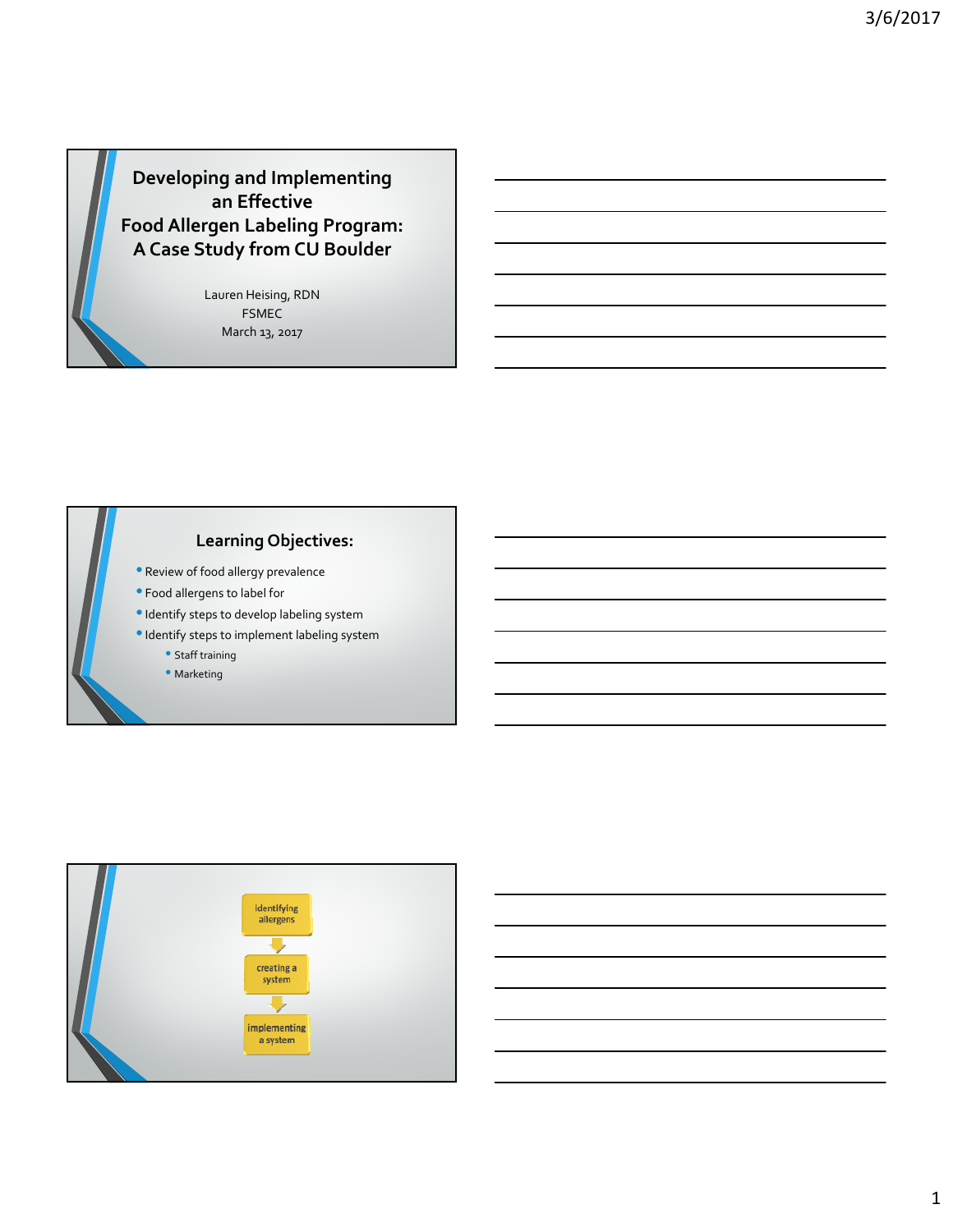

# **Overview of CU's Program (cont.)**<br>• 6500 resident diners

- - plus off campus students and faculty/staff
	- Over 2.3M meals served FY <sup>2014</sup>
- Customers with food allergies/intolerances:
	- Estimate up to <sup>650</sup> ‐ <sup>700</sup> (10 ‐ 15% of population)
	- Actually seen: <sup>50</sup> ‐ 75/year

#### **Snapshot of A9 Identified**

- Recognized need forAllergen Identification <sup>13</sup> years ago
- Program initiated <sup>11</sup> years ago
	- First year in all dining centers
	- Second year in all grab‐n‐go operations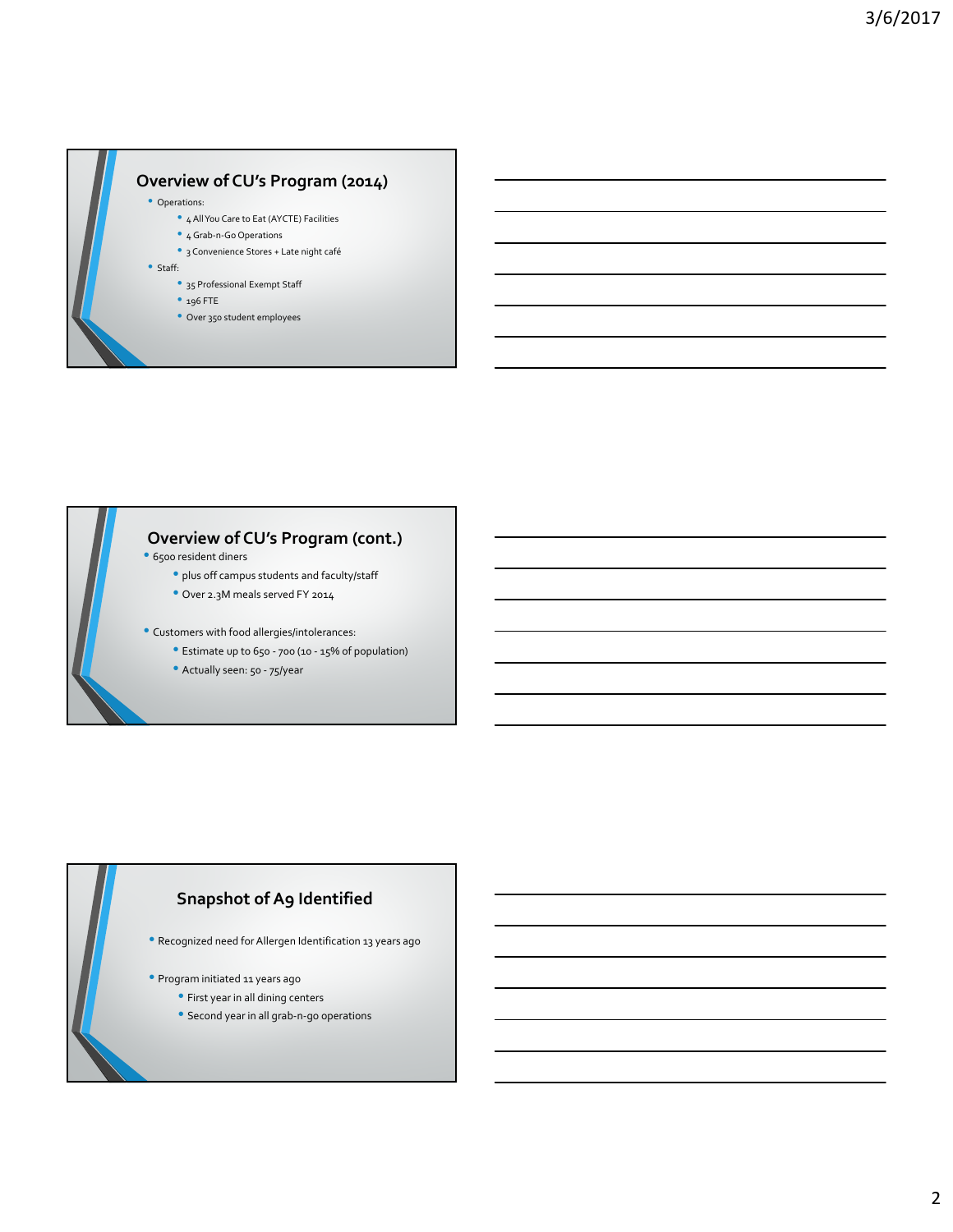# **Identifying Allergens**

#### **National Food Allergen Trends**

- •Increase in food allergies and intolerances
- <sup>1</sup> in <sup>13</sup> children have <sup>a</sup> food allergy
- <sup>15</sup> million Americans have <sup>a</sup> food allergy or intolerance (1 in 25 people)
- •In US, 90% food allergies due to <sup>8</sup> major allergens
- CDC <sup>2013</sup> Report: food allergies in children increased 50% from 1997 – 2011

*(FARE)*

#### **Food Allergies HaveAffected our Society…**

- Schools/child care centers/camps have developed food allergy policies
- Allergen information posted in restaurants
- Allergen information on packaged food
- Peanut‐free or food‐free seating at baseball games
- Increased media coverage
- Increased inclusion in tv shows, films, etc.

*(FARE)*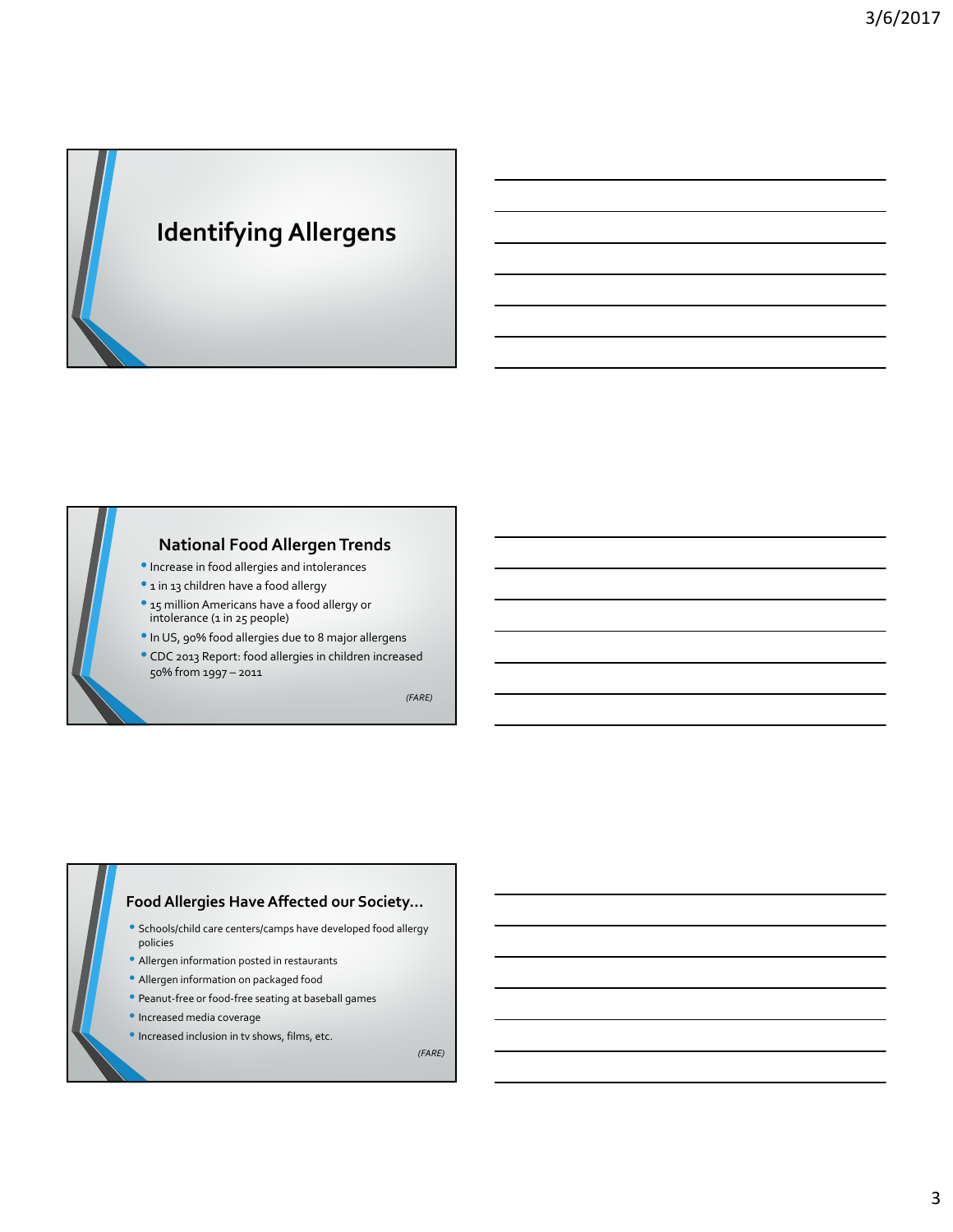



| Allergen vs Intolerance                                                                                                         |                                                                                                                    |  |  |
|---------------------------------------------------------------------------------------------------------------------------------|--------------------------------------------------------------------------------------------------------------------|--|--|
| <b>Food Allergen</b>                                                                                                            | <b>Food Intolerance</b>                                                                                            |  |  |
| A reaction that involves the immune<br>system (IgA or IgE mediated)                                                             | A reaction that does not involves the<br>immune system                                                             |  |  |
| Typically involves a protein<br>Can exhibit in a variety of symptoms<br>- respiratory system, GI tract, skin,<br>cardiovascular | Digestive tract leaks enzyme to break<br>down food molecules (eg. lactose and<br>gluten)<br>Is very individualized |  |  |
| Can be anaphylactic, resulting in<br>death                                                                                      | Can exhibit in a variety of symptoms                                                                               |  |  |
| Very small amount can cause<br>reaction                                                                                         |                                                                                                                    |  |  |
|                                                                                                                                 |                                                                                                                    |  |  |

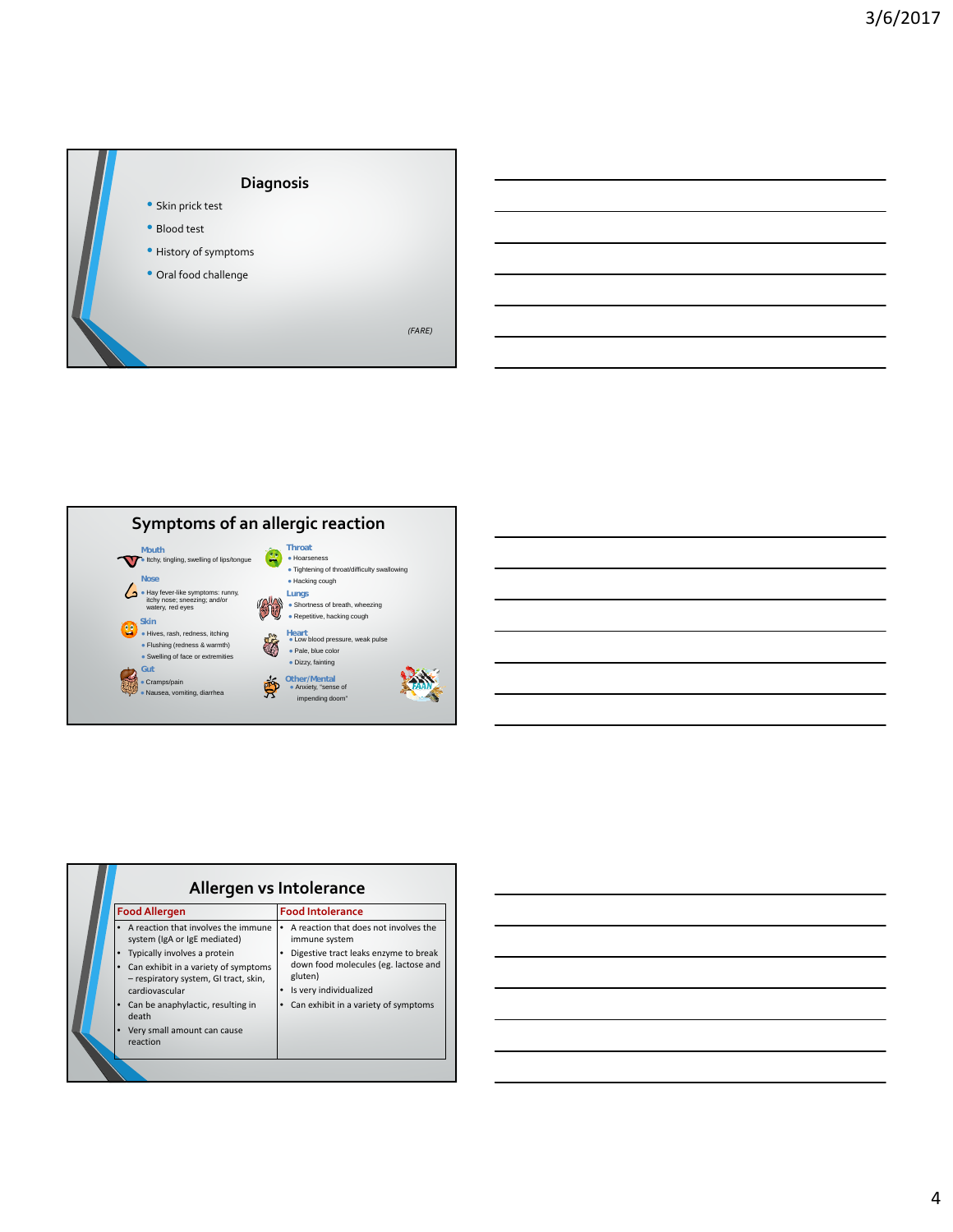# **Eight Major Allergens in the US**

• Tree Nuts\*

• Fish\*

- Peanuts\*
	-
- Shellfish\*
- Eggs • Soy

• Dairy

• Wheat

\*most likely to cause anaphylactic reaction

# **Most Common FoodAllergens** • **Milk, Egg,Wheat, Soy** Most common in children; often outgrown • **Peanuts,Tree Nuts** Typically not outgrown • **Fish, Shellfish** More common in adults; can develop later in life

(*FARE*)

# **Anaphylaxis** • Serious reaction that happens quickly and can lead to death • More common in those individuals that also have asthma • Most common allergens: peanut, tree nut, shellfish, fish *(FARE)*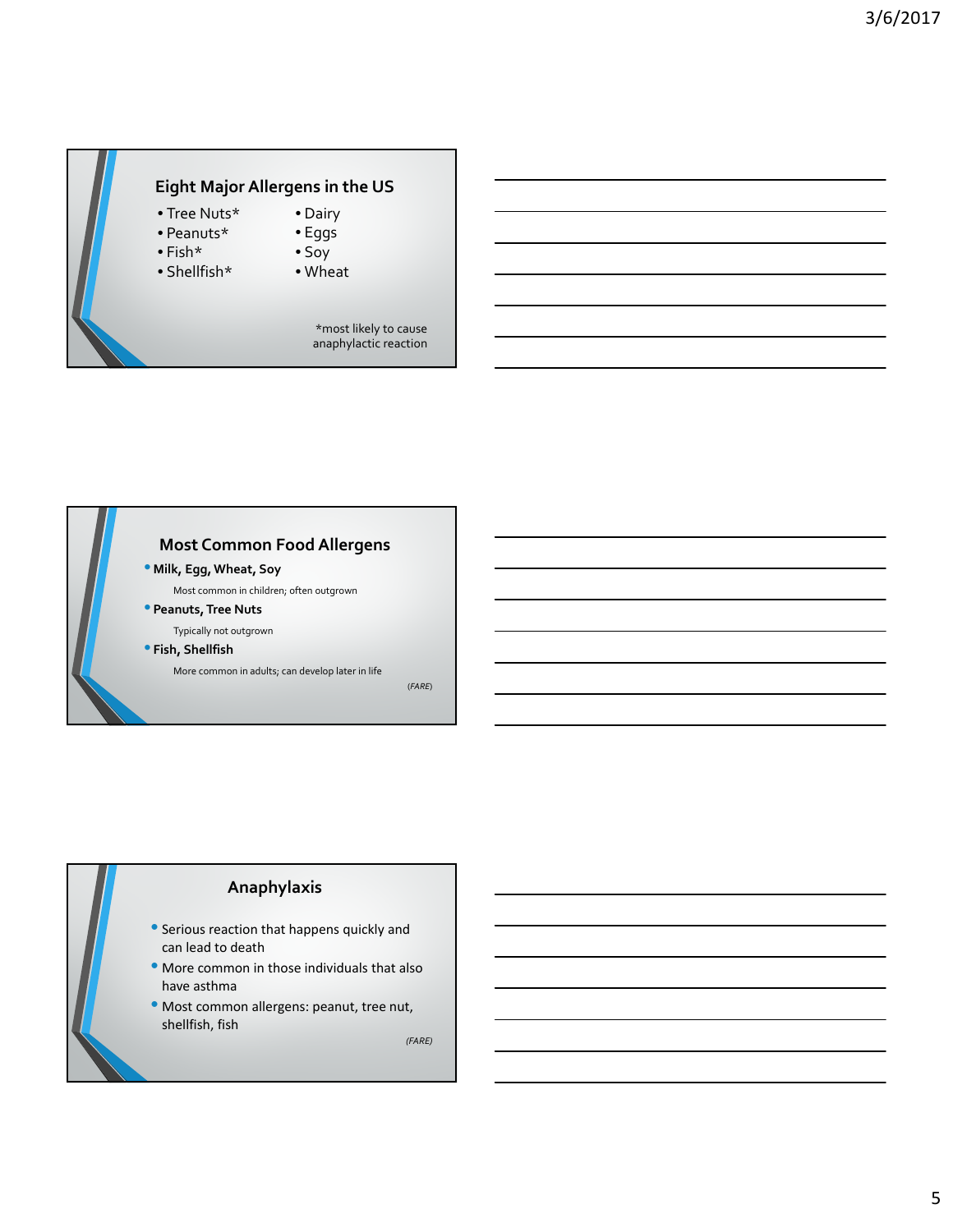



- diarrhea, constipation, gas, cramps, bloating, vomiting
- malnutrition
- mood, behavior changes
- aches
- skin hives, rashes, itchiness, eczema

#### **High Risk Foods for Allergens**

- •Sauces
- •Desserts
- **•**Fried foods
- •Buffet tables, cafeteria settings
- •Entrees covered in breading/pastry
- •Combination foods (soups, stews, casseroles)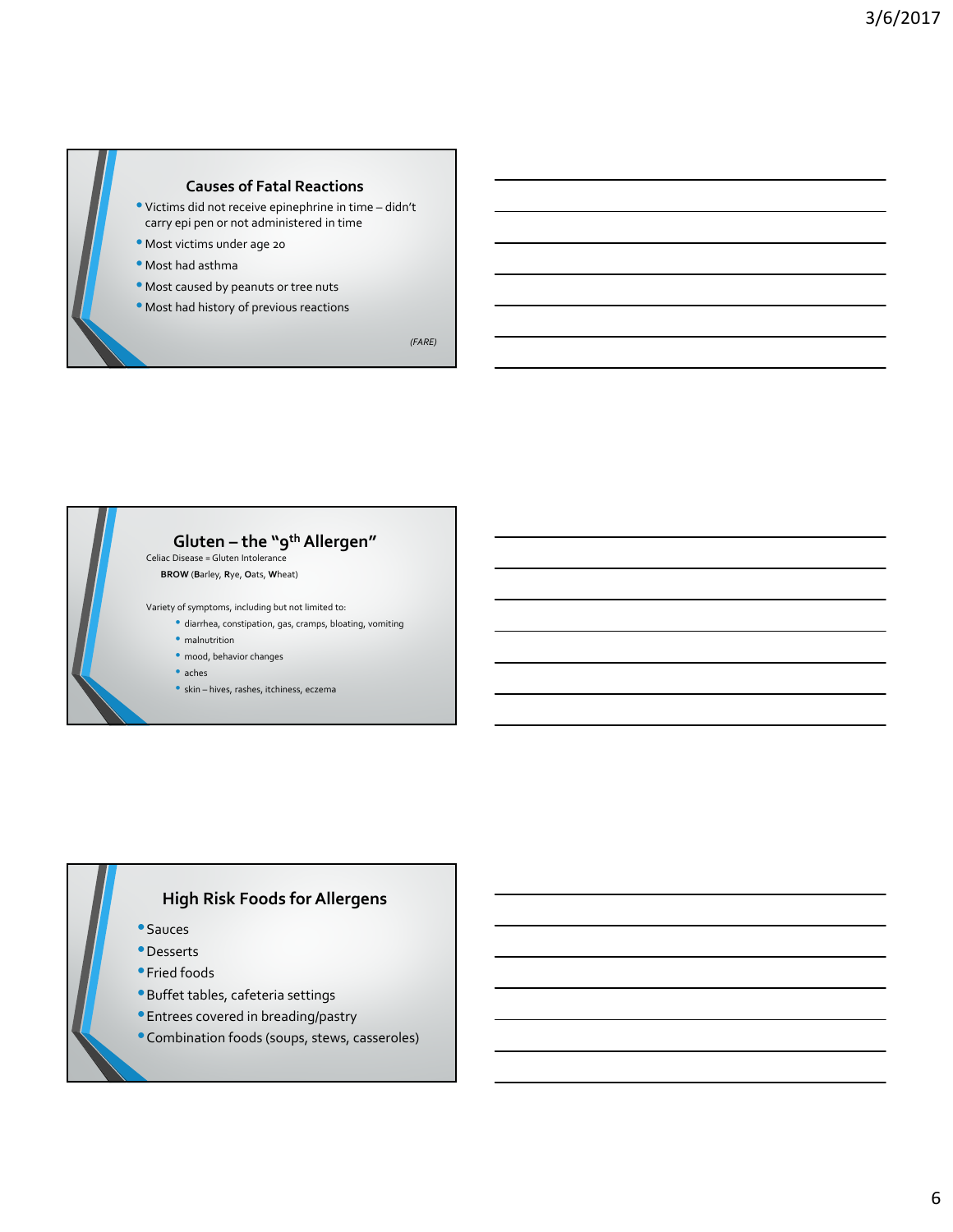# **Hidden Sources of Allergens**

- Sauces
- Garnishes
- Marinades, Brines
- Salad dressings
- Plate decorations
- Cross contact (= same utensil for multiple food items)

| <b>Where Allergens Hide - Examples</b> |                                                                                   |  |  |
|----------------------------------------|-----------------------------------------------------------------------------------|--|--|
| Allergen                               | Hidden In                                                                         |  |  |
|                                        | stry somes, an inst (beat loose)                                                  |  |  |
|                                        | cannelized outogenek barteg dall turkey                                           |  |  |
|                                        | chouzhie, high protein floar, noagat, chicken luxer                               |  |  |
|                                        | florenings, blooky and other nearches, branch                                     |  |  |
|                                        | egeische kreisk and genu, pan apreg, mortreizel artiche kalente, eites eil bland. |  |  |
|                                        | venaslani frasıva, flaqring, Tisi Gram Cury Palla                                 |  |  |
|                                        | pasta, rat pasta, fasculogo                                                       |  |  |
|                                        | canada, chill, Aslam silshus.                                                     |  |  |
|                                        |                                                                                   |  |  |

### **Cross Contamination/Cross Contact**

- Grills Deep Fryers
- 
- Griddles Cutting Boards
- Kitchen utensils and knives Gloves
- Salad Bar Spilled or splashed food
- Refillable storage containers Garnishes
- Bakery items
- Self Service Utensils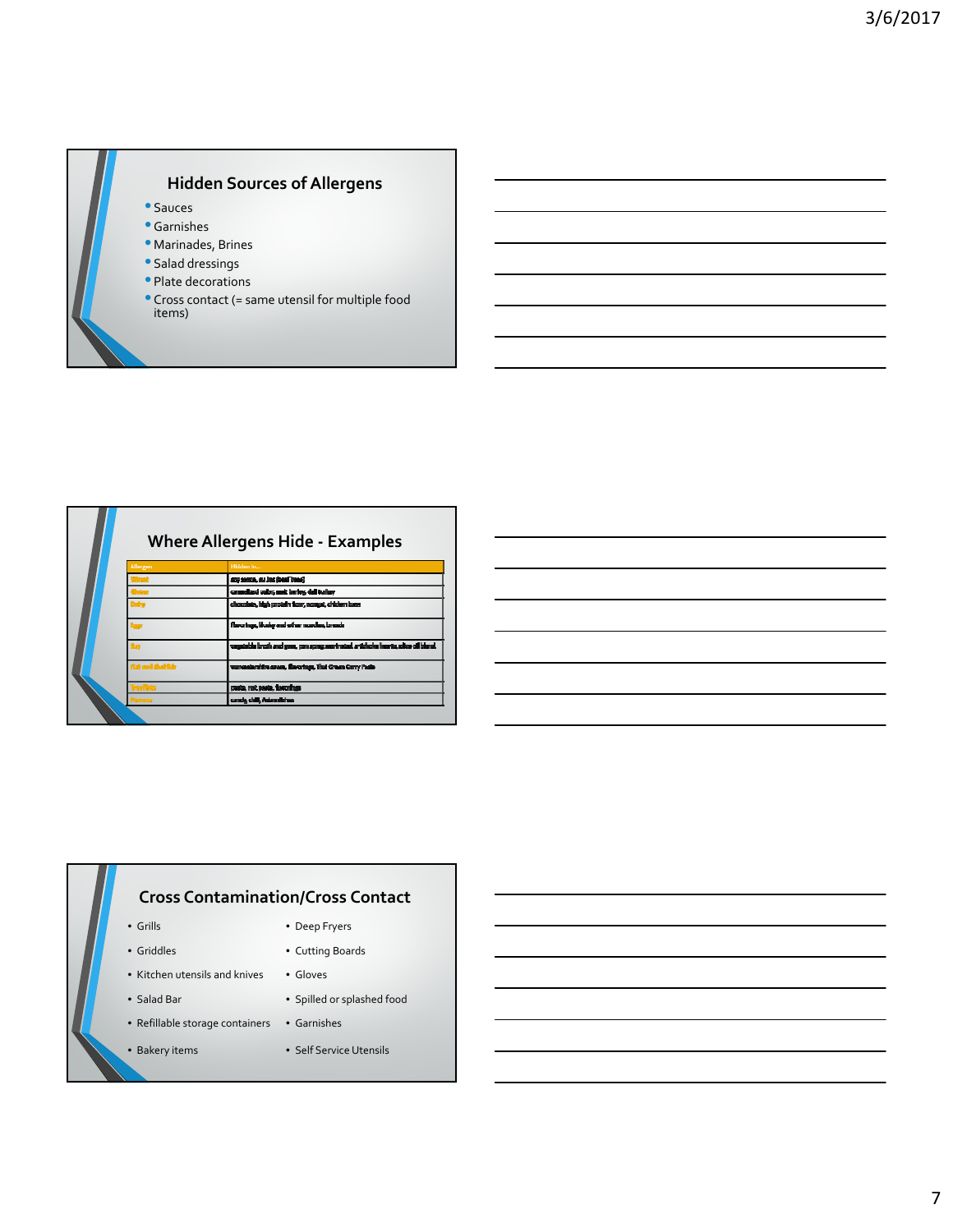#### **Preparation Methods**

- What do you garnish with?
- How do you keep pasta from sticking together?
- Do you ever substitute pasta shapes?
- Do you ever use nut oils to finish <sup>a</sup> dish?
- Do you oil potatoes prior to baking?
- How do you keep your roast moist after slicing?
- Are you creative with leftovers?
- Did you add anything to the recipe to enhance it?



- •Simple foods without sauces
- •Baked or broiled foods

### **Considerations for Developing a Labeling System**

- What items/allergens to identify
- Automated database of ingredients/recipes
- Consistency of product sourced/received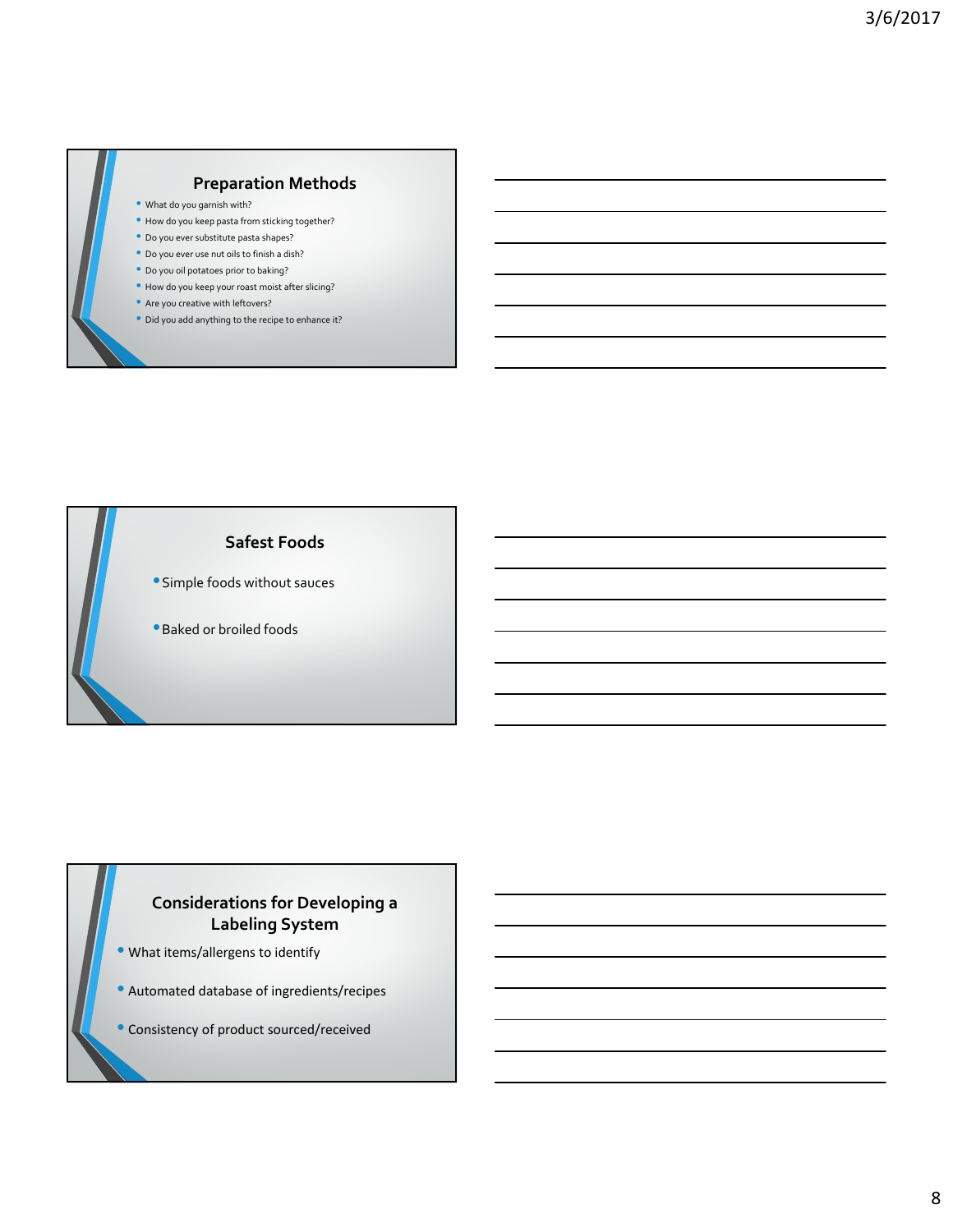<u> 1989 - Johann Barbara, martxa alemaniar a</u>

# **Developing a Labeling System**

Determine which<br>allergens to scree<br>for allergens to screen for

# **Developing a Labeling System**

Develop algorithm and screening form

# **Developing a Labeling System**

S. Develop a list of<br>hidden ingredie hidden ingredients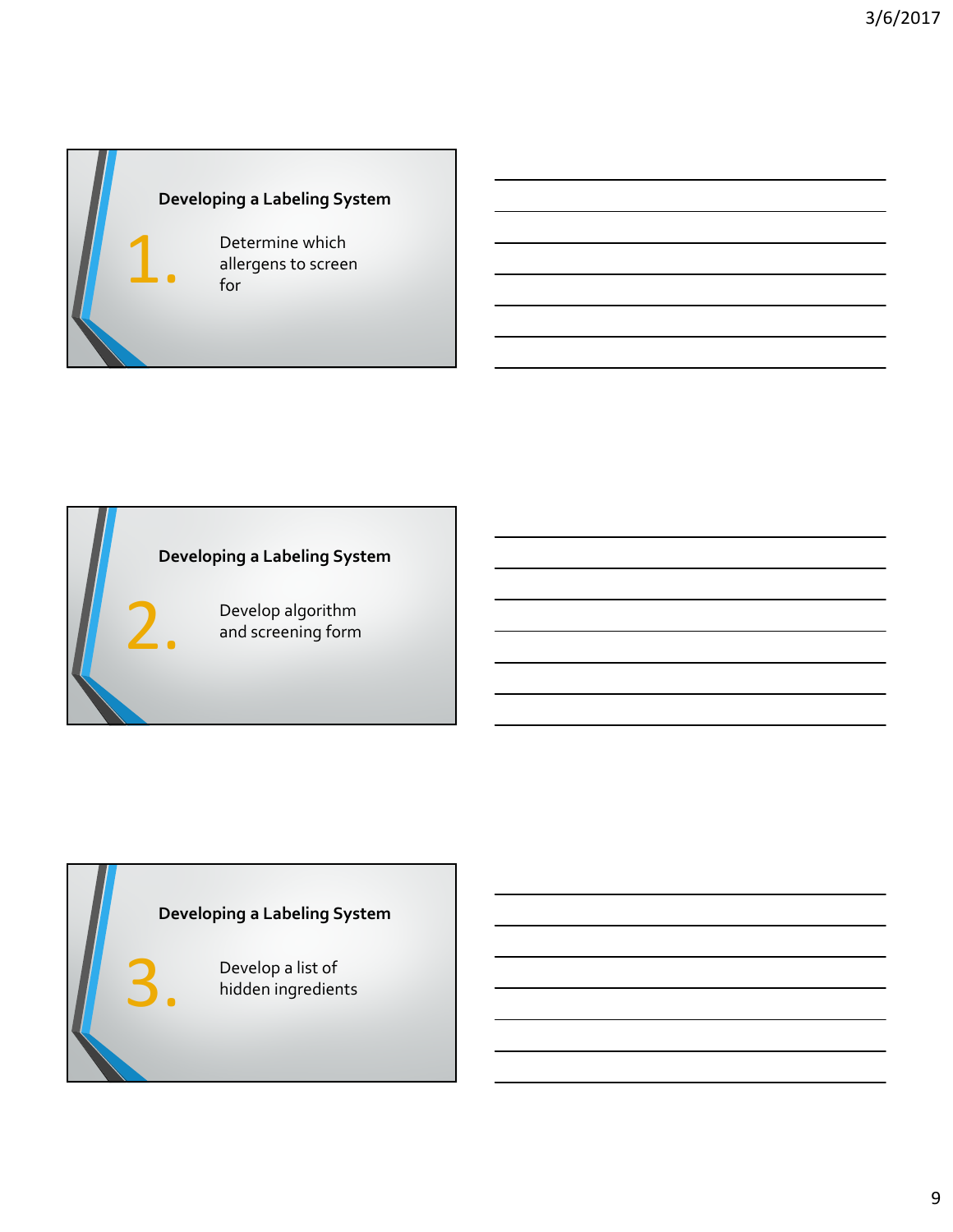<u> 1980 - Johann Barbara, martxa alemaniar a</u>

# **Developing a Labeling System**

4. Investigate ingredient labels on all items received (not just bid items)

# **Developing a Labeling System**

5. Analyze label – ingredients *and* allergen statement

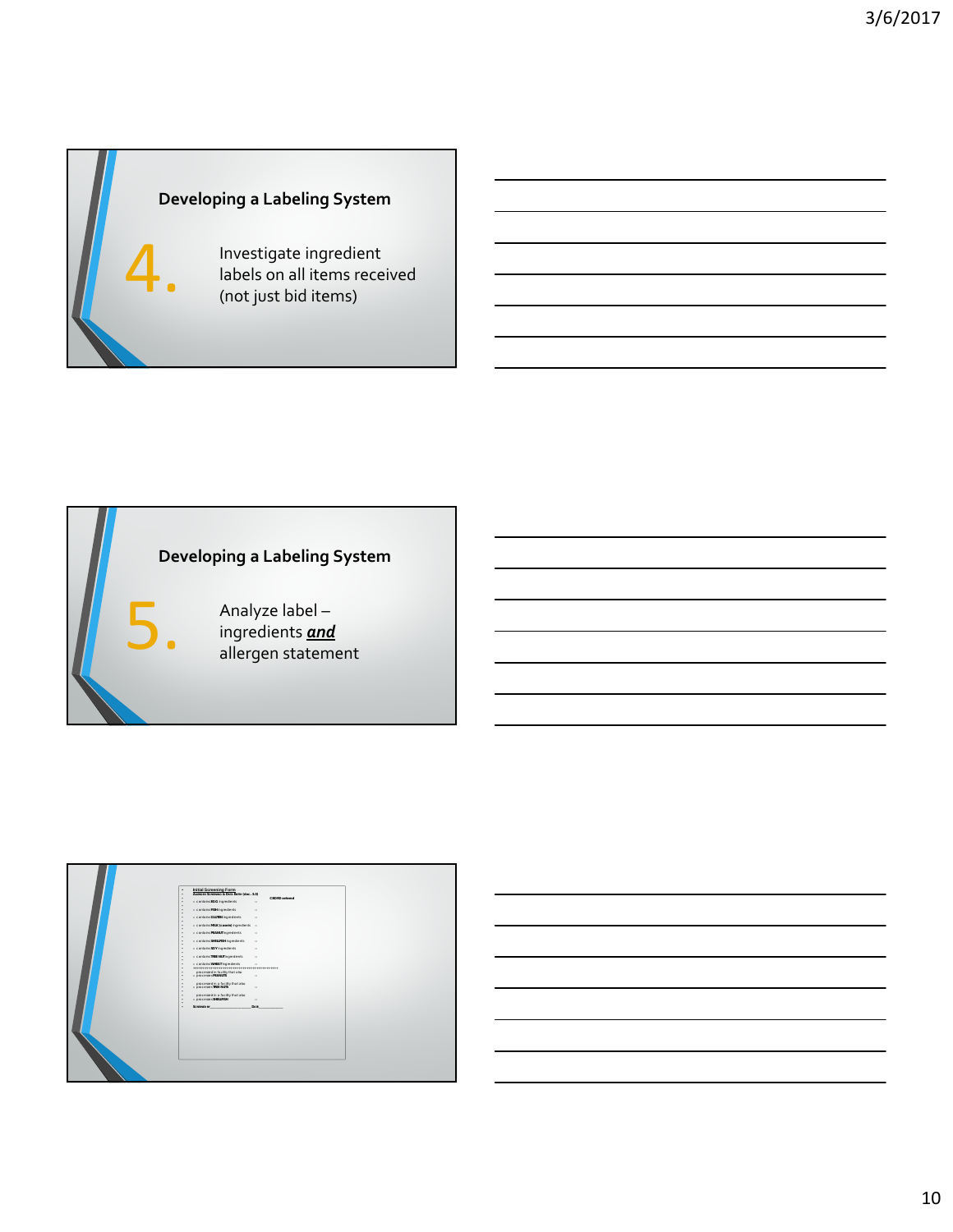# **Developing a Labeling System**

Input into CBORD FSS as a trait

# **Developing a Labeling System**

Recipes – query utilized to ensure all ingredients have been screened

# **Developing a Labeling System**

Develop labeling program – menu tags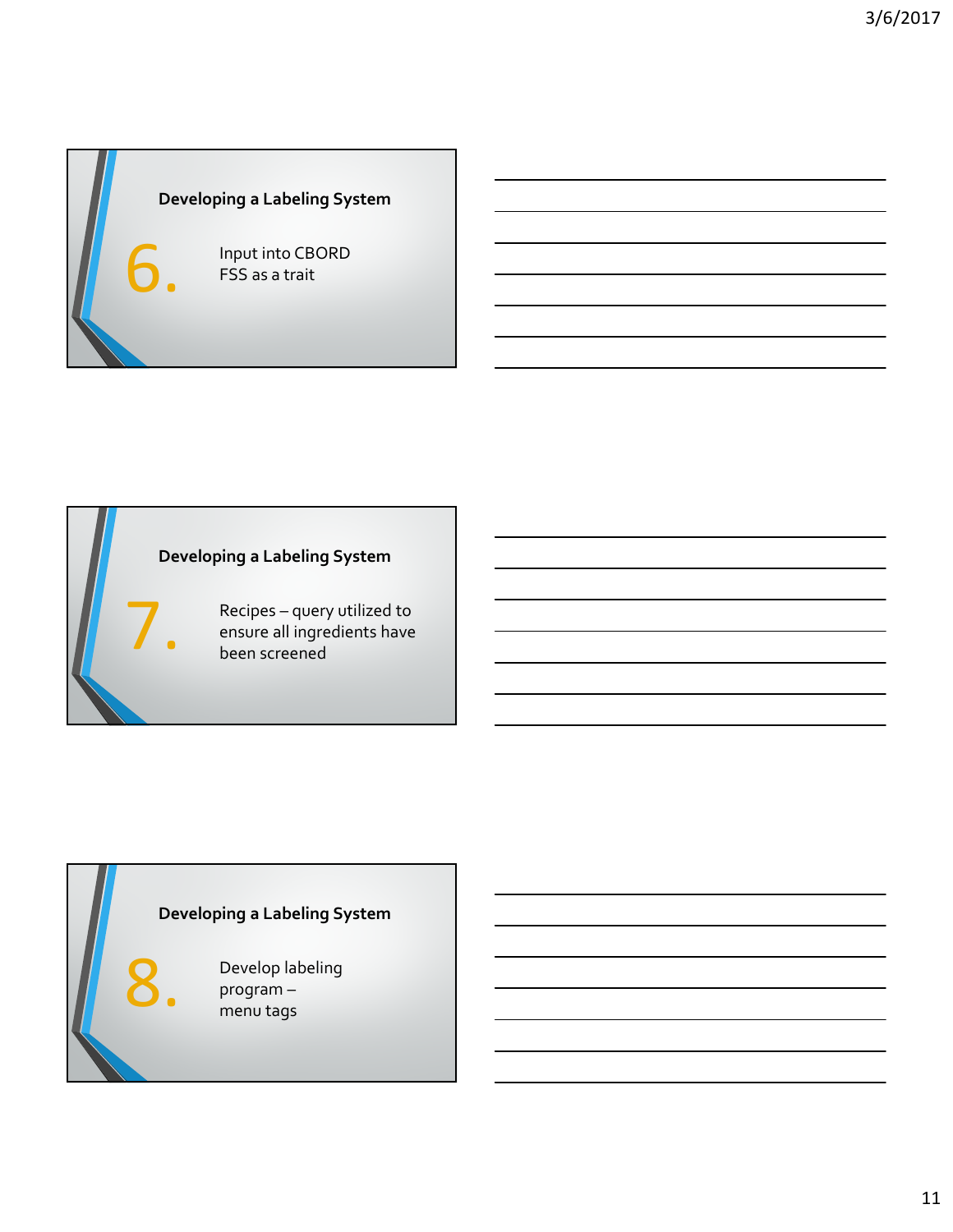

| <u> 1989 - Johann Stoff, amerikansk politiker (d. 1989)</u>                                                            |  |  |
|------------------------------------------------------------------------------------------------------------------------|--|--|
| <u> 1989 - Johann Stoff, deutscher Stoff, der Stoff, der Stoff, der Stoff, der Stoff, der Stoff, der Stoff, der S</u>  |  |  |
| <u> 1989 - Johann Stoff, deutscher Stoffen und der Stoffen und der Stoffen und der Stoffen und der Stoffen und der</u> |  |  |
| <u> 1989 - Johann Stoff, deutscher Stoff, der Stoff, der Stoff, der Stoff, der Stoff, der Stoff, der Stoff, der S</u>  |  |  |
| <u> 1989 - Johann Stoff, deutscher Stoff, der Stoff, der Stoff, der Stoff, der Stoff, der Stoff, der Stoff, der S</u>  |  |  |
|                                                                                                                        |  |  |

# **Developing a Labeling System**

Create appropriate disclaimer

**Disclaimer Example**<br> **Tothe bast of our locouledge the information provided with respect to fead allegans<br>
<b>Straight our find littlesk scurite, Wendors and products may change ingredients**<br> **Straight and Diving Straight** 

a screening calteria we want is haved on Information provided by the Focult and Doug<br>Administration (FDA), the Food Allexgy and Amginglaxis Network (FAAN) and Cellac<br>Sprox Association: If you have quasificate concerns rela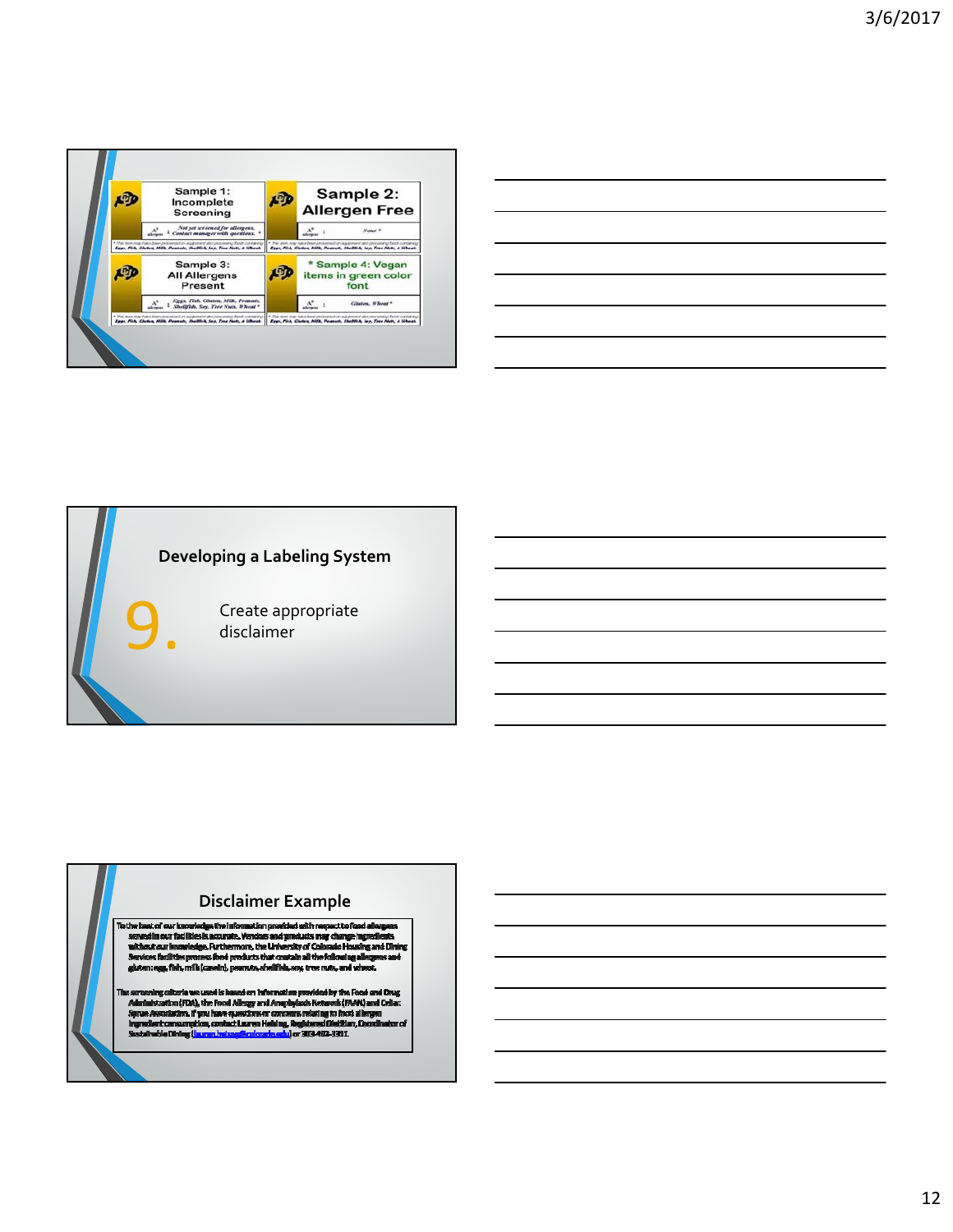|  | <b>Anticipated vs. Actual Timeline</b>              |                             |                                                    |  |
|--|-----------------------------------------------------|-----------------------------|----------------------------------------------------|--|
|  | Task                                                | <b>Anticipated Timeline</b> | <b>Actual Timeline</b>                             |  |
|  | Determining which allengens   1 day<br>to screenfor |                             | 1 day                                              |  |
|  | Desveloping algorithm and<br>screeningform          | 1 week                      | 1 week                                             |  |
|  | Contacted vendors for all<br>ingredient information | 1. month                    | <b>Over 6 months</b>                               |  |
|  | Screen all impressions:<br>statements               | <b>2</b> watch              | Congoing creer 6 marriles,<br>dependent on vendors |  |
|  | Desveloped training program<br>for culinary staff   | 1. work                     | 1 month                                            |  |
|  | Developed signage                                   | 1. week                     | 2 unados                                           |  |
|  | Developed web language.                             | 1 day                       | $2$ weeks                                          |  |

#### **Resources Utilized**

- Food Allergen Labeling and Consumer Protection Act (FALCPA) of 2004 (implemented 2006)
- FoodAllergy Research and Education (FARE) (formerly Food Allergy and Anaphylaxis Network (FAAN))
- Celiac Sprue Association
- Manufacturer and Distributor supplied product data

# **Implementing a Labeling System**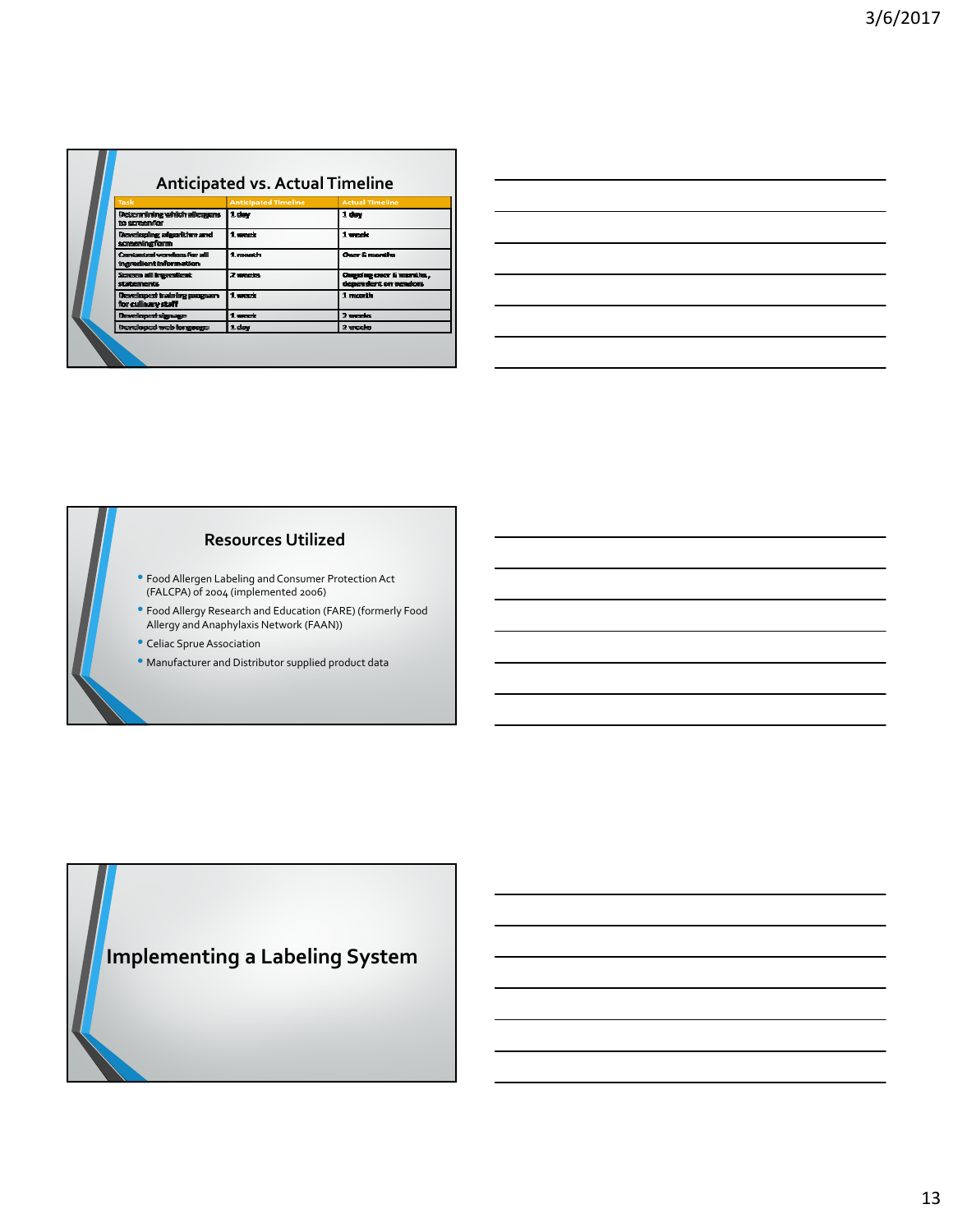# **Training Considerations**

- Culinarians label reading, preparation techniques, cross contact potential
- Labeling appropriate, accurate
- Ongoing refreshers, new info, reminders
- Audits, on site visits

# **Marketing Considerations**

- Communicating with students and parents (customers) • Educational tool
- Responsibilities of individual, all customers, University
- Navigation of Dining Operations:
	- Areas to be aware of with more allergens
	- Asking for product before it "hits the public line"
	- Asking questions; ask for help
- Additional resources

#### **Marketing Considerations (cont.)**

- Appropriate Signage
	- "Not an allergen free zone"
	- "Avoid Cross Contamination"
	- "A9 Free Zone"
- •Individual labels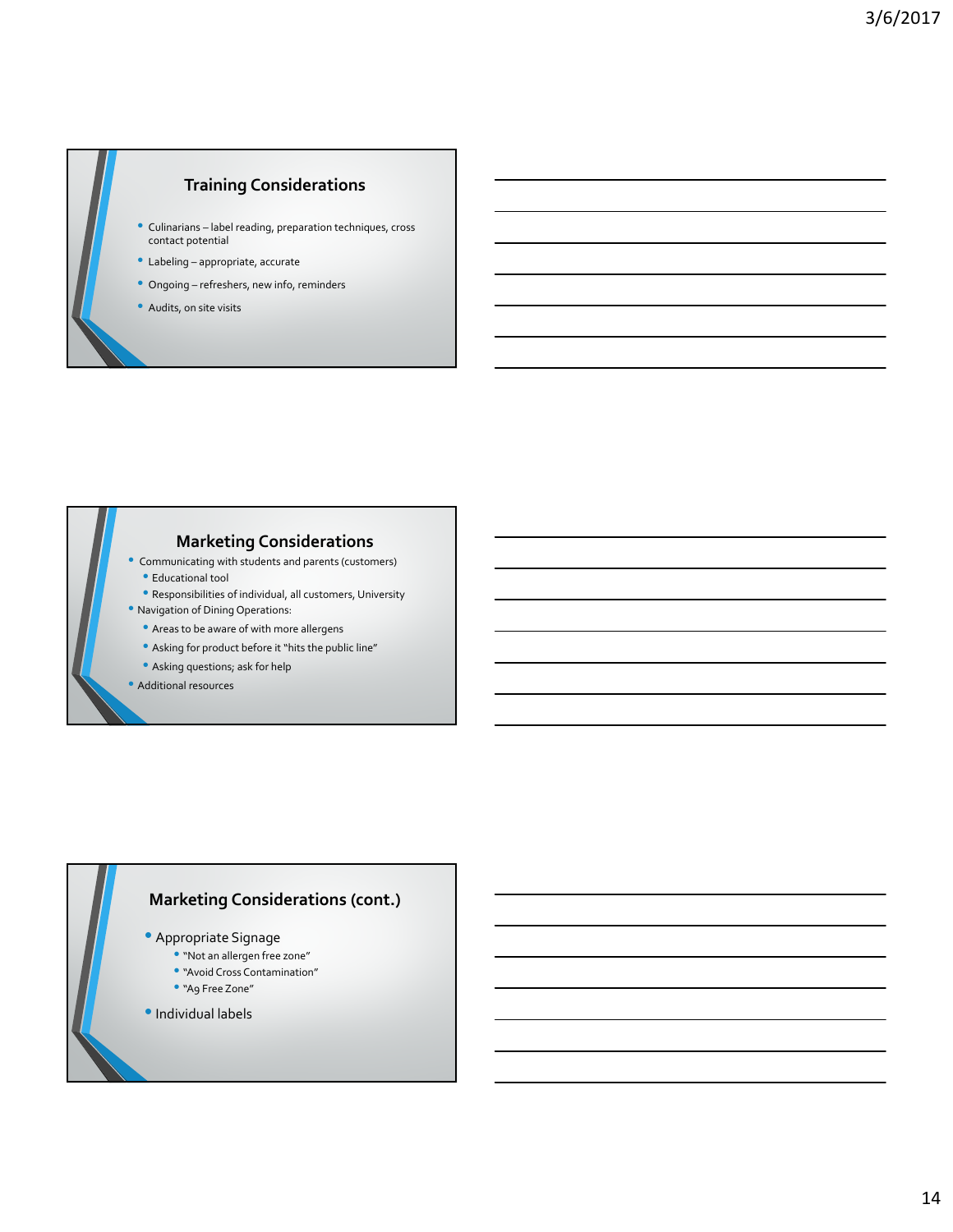



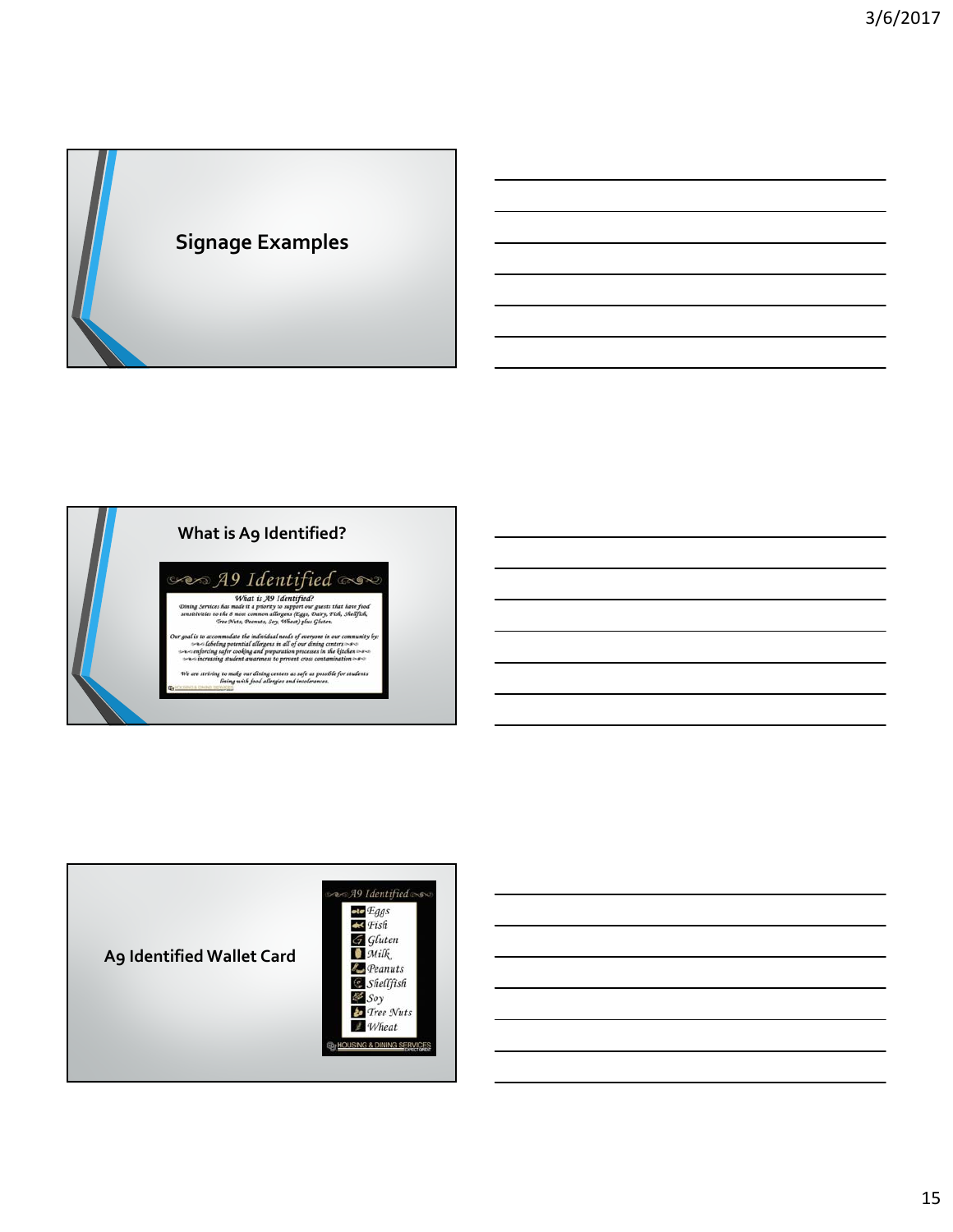

### **Avoid Cross Contamination**

can A9 Identified now

In support of our customers<br>with food allergies or preferences,<br>these products are provided.<br>Please do not cross contaminate. **GHOUSING & DINING SERVICES** 



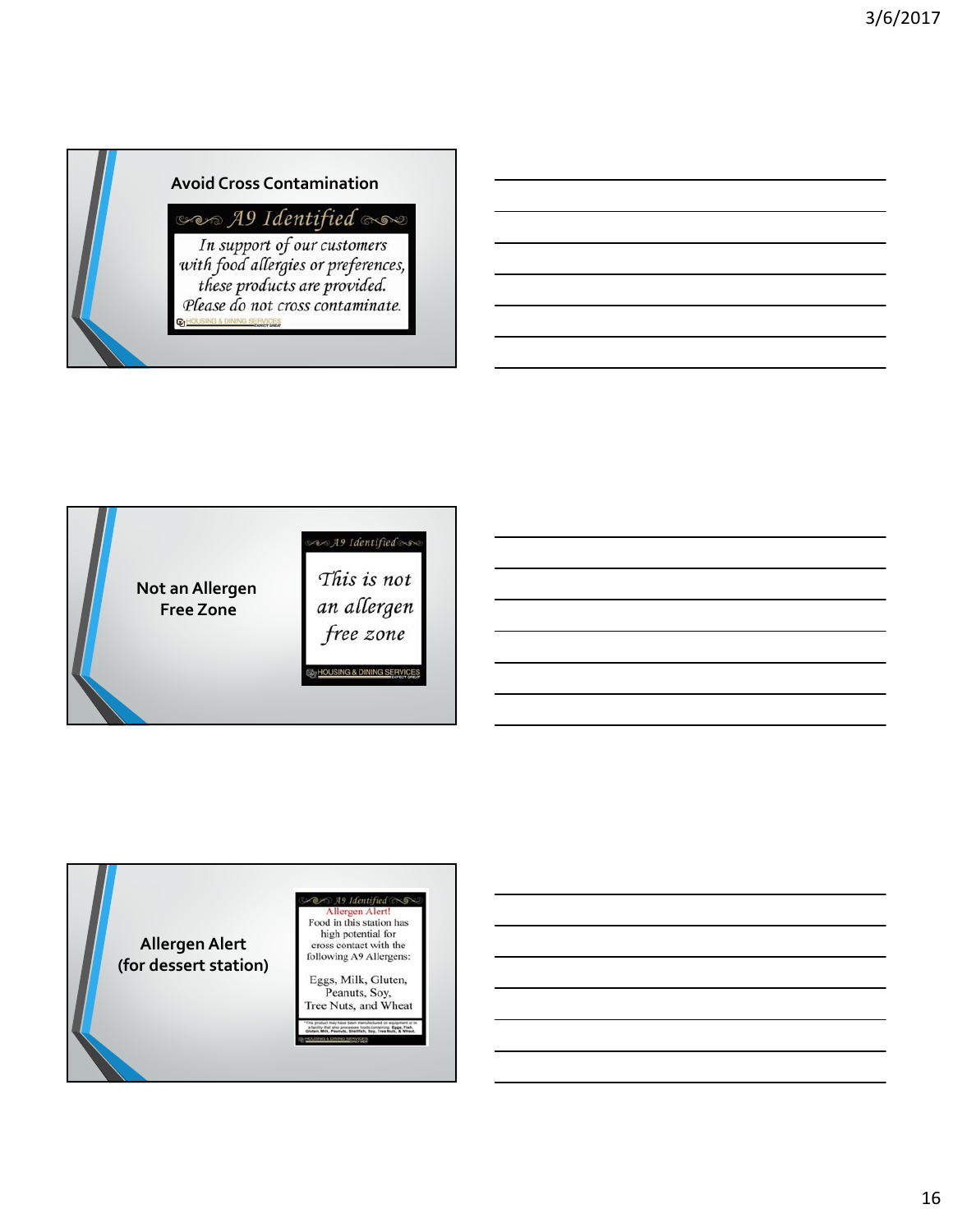





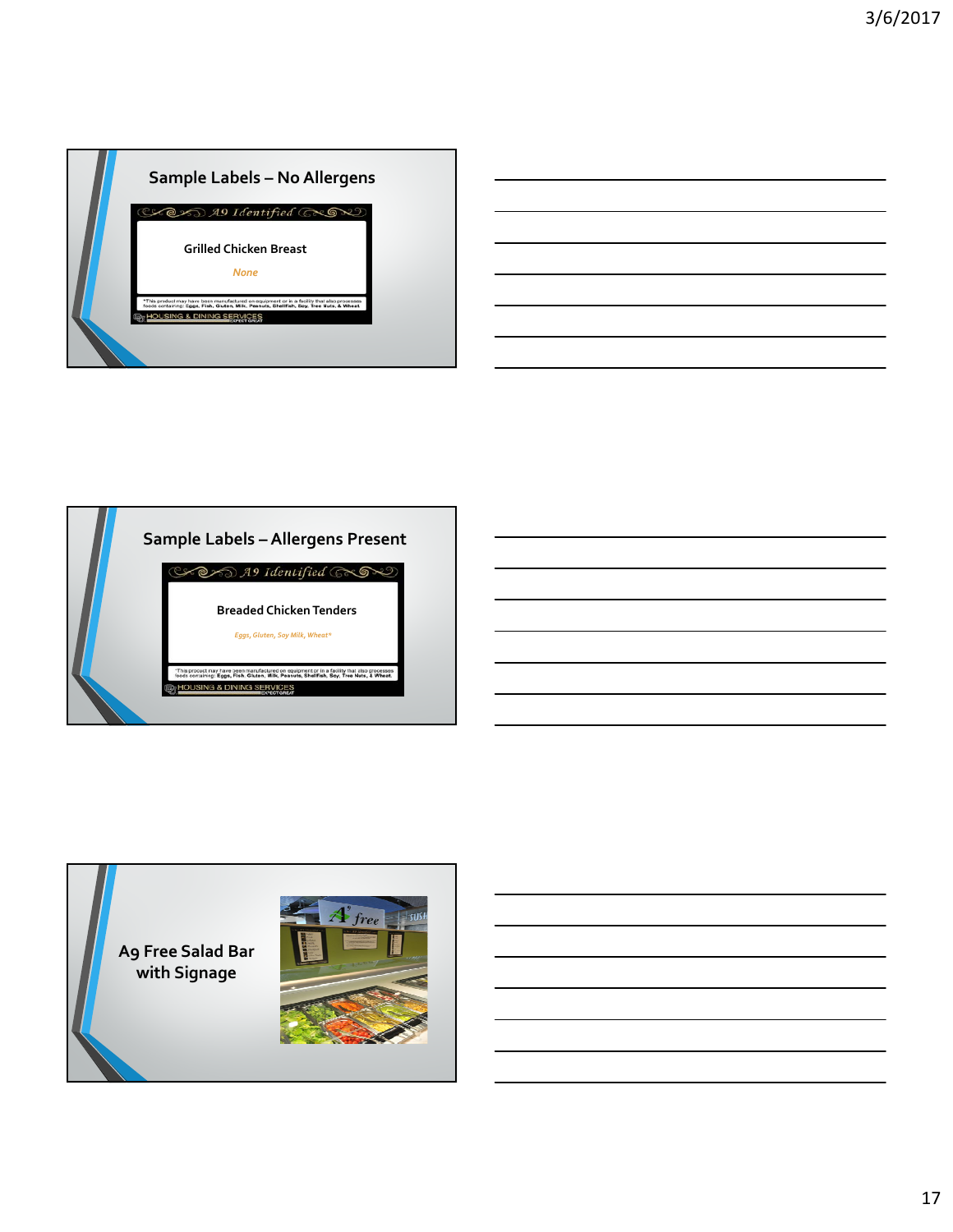



#### **Lessons Learned**

- Research takes time and manpower
- Organization of tasks to undertake
- Lots of detail to keep track of
- Continuous training
- Continuous marketing